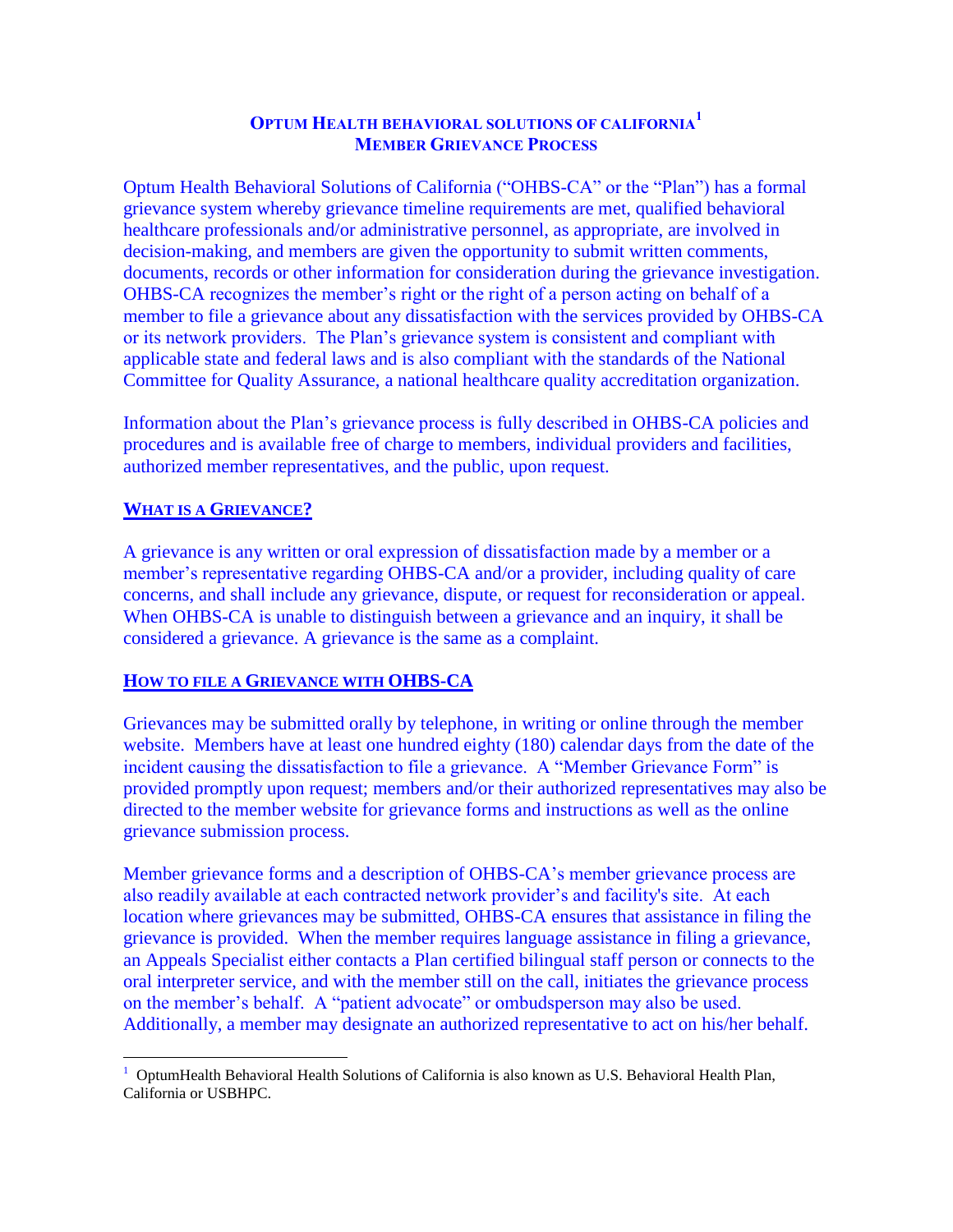| <b>Online:</b> | www.liveandworkwell.com                                                                                                                           |
|----------------|---------------------------------------------------------------------------------------------------------------------------------------------------|
| In writing:    | <b>Optum Health Behavioral Solutions of California</b><br>Attn: Appeals & Grievance Department<br>P.O. Box 30512<br>Salt Lake City, UT 84130-0512 |
| By Facsimile:  | $1-855-312-1470$ (toll-free)                                                                                                                      |
| By Telephone:  | $1-800-985-2410$ (toll-free)                                                                                                                      |

#### **ACKNOWLEDGMENT OF RECEIPT OF THE GRIEVANCE**

OHBS-CA acknowledges a non-urgent grievance in writing within five (5) calendar days of the request. The acknowledgment notice advises the member of the receipt of the grievance, the date of receipt, and the name and contact information of the Plan representative who can be contacted regarding the grievance.

#### **RESOLUTION OF THE GRIEVANCE**

OHBS-CA provides a written statement to the member or authorized representative on the resolution or pending status of a non-urgent grievance within thirty (30) calendar days of receipt. Urgent grievances are processed and resolved as soon as possible to accommodate the member's condition not to exceed seventy-two (72) hours from receipt of the urgent grievance. Upon receipt of an urgent grievance, OHBS-CA immediately notifies the member of his/her right to contact the California Department of Managed Health Care ("DMHC") regarding the grievance.

Every notice of resolution addresses separately each issue identified in the informationgathering and investigation processes and is responded to in a manner appropriate to the clinical urgency and seriousness of the situation. The written response contains a clear and concise explanation of OHBS-CA's decision. When the grievance involves:

- $\triangleright$  the delay, modification or denial of services based on a determination that the services were not medically necessary, the written response also includes the clinical rationale for the decision, citing the specific section(s) of clinical guidelines or policy used by OHBS-CA in making the decision;
- $\triangleright$  a determination regarding benefit coverage, the written response also includes the specific contract provision used by OHBS-CA in making the decision, citing the specific section of the contract, *Evidence of Coverage* or member handbook where the applicable provision is found.

The written response also informs the member that if he/she believes the decision was denied based on the grounds it was not medically necessary; he/she may contact the DMHC to determine eligibility for independent medical review ("IMR").